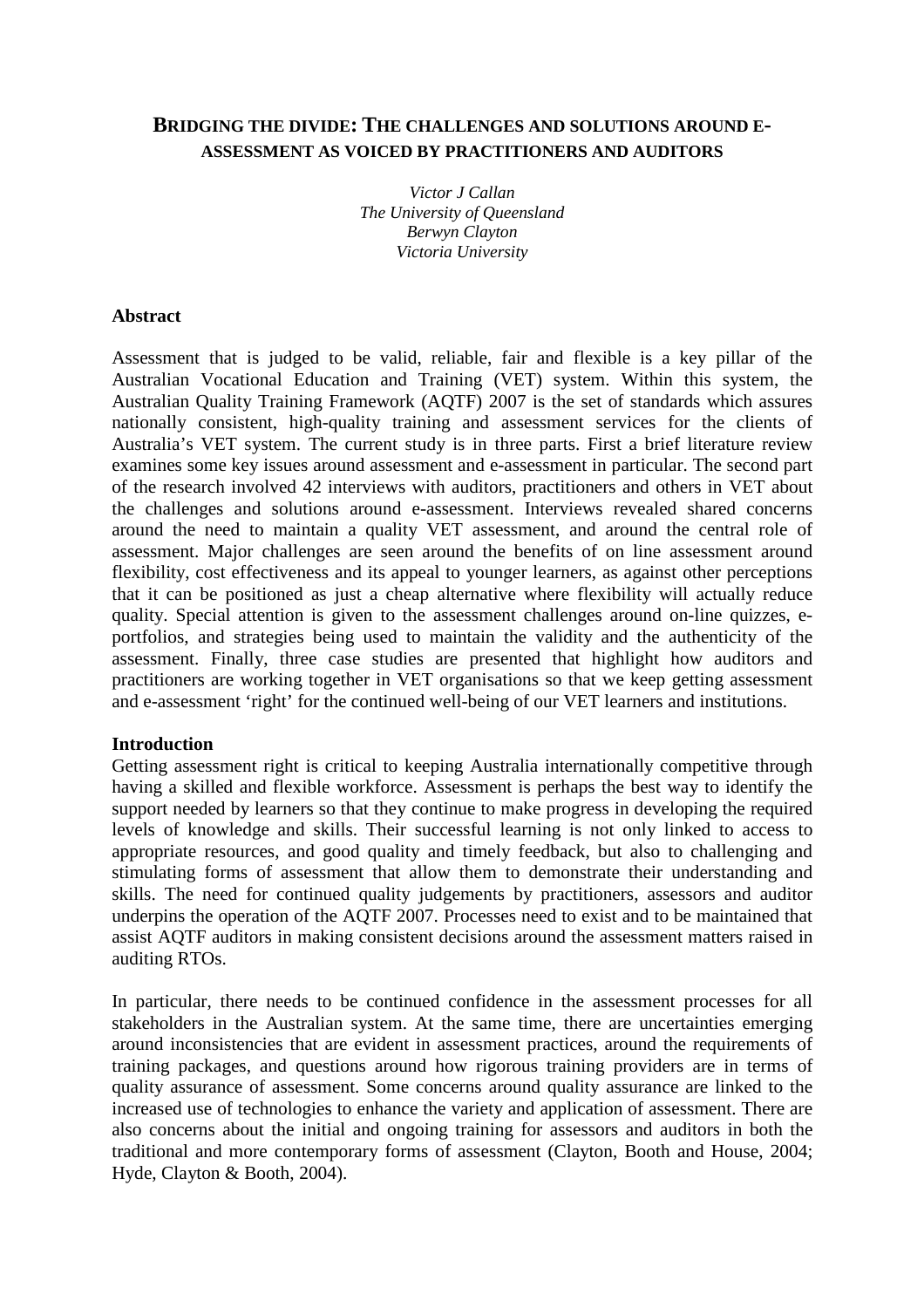The current project is timely given the critical need to maintain high quality training and assessment services for the clients of Australia's VET system, and to keep getting our assessment "right". This project aims to further our understanding of the key issues and potential strategies that will maintain and promote a greater understanding among practitioners, assessors and auditors around more contemporary forms of delivery and assessment processes that are using the new technologies, and that require auditing according to the national standards of AQTF 2007.

# **Literature review**

E-assessment is a broadly-based concept that covers a wide range of activities where digital technologies are used in assessment, including the designing and delivery of assessments, and in marking (Joint Information Systems Committee, 2007). Also it includes the processes of reporting, storing and transferring of data associated with public and internal assessments. It is defined around the end-to-end electronic assessment processes where ICT is used for the presentation of assessment activity, and the recording of responses. This includes the end-toend assessment process from the perspective of learners, tutors, learning establishments, awarding bodies and regulators, and the general public.

Various forms of e-assessment can be applied at various stages of learning. These stages include including diagnostic assessment of a learner's knowledge and skills at the outset of a course; to more formative assessment that provides developmental feedback to a learner on current understanding and skills; and more summative or final assessment of a learner's achievements around a set of knowledge or skills. The 'stakes' around the outcomes of assessment also differ. A low-stakes assessment is usually formative with results recorded locally. A medium-stakes assessment is one in which results may be recorded locally and nationally, but is not life changing. A high-stakes assessment, however, is one in which the outcomes are of high importance to both the centre and candidate, affecting progression to subsequent roles and activities.

Currently, in most countries e-assessment is more frequently found in low- to medium-stakes than in high-profile, high-stakes contexts. However, this situation is changing as the major awarding and regulatory bodies prepare for wider use of e-assessment in the second decade of the 21st century. Driving this increased use will be a better understanding of how e-learning and assessment can be effectively integrated into promoting a more flexible and supportive learning environment. A major part of this push for this better integration in the Australian VET sector will be a willingness to be open to regular reviews of changes to the nature of assessment in our VET system.

More importantly, revisiting the role of assessment and understanding the possibilities of the process to be collaborative and learner-centred are as important as developments in technology. Learning facilitators must be creative with the available tools, blend face-to-face delivery and assessment with online strategies and ensure that assessment is an integral part of the learning process. (Booth et al., 2004; pp.82)

It is noteworthy that the emerging concerns around assessment practices that use various forms of technology are shared by educators in other countries. For instance, preparing for the increased use of e-assessment in further decades, the regulatory authorities in England, Wales and Northern Ireland are producing regulatory principles and guidance for eassessment (Scottish Qualifications Authority, 2007).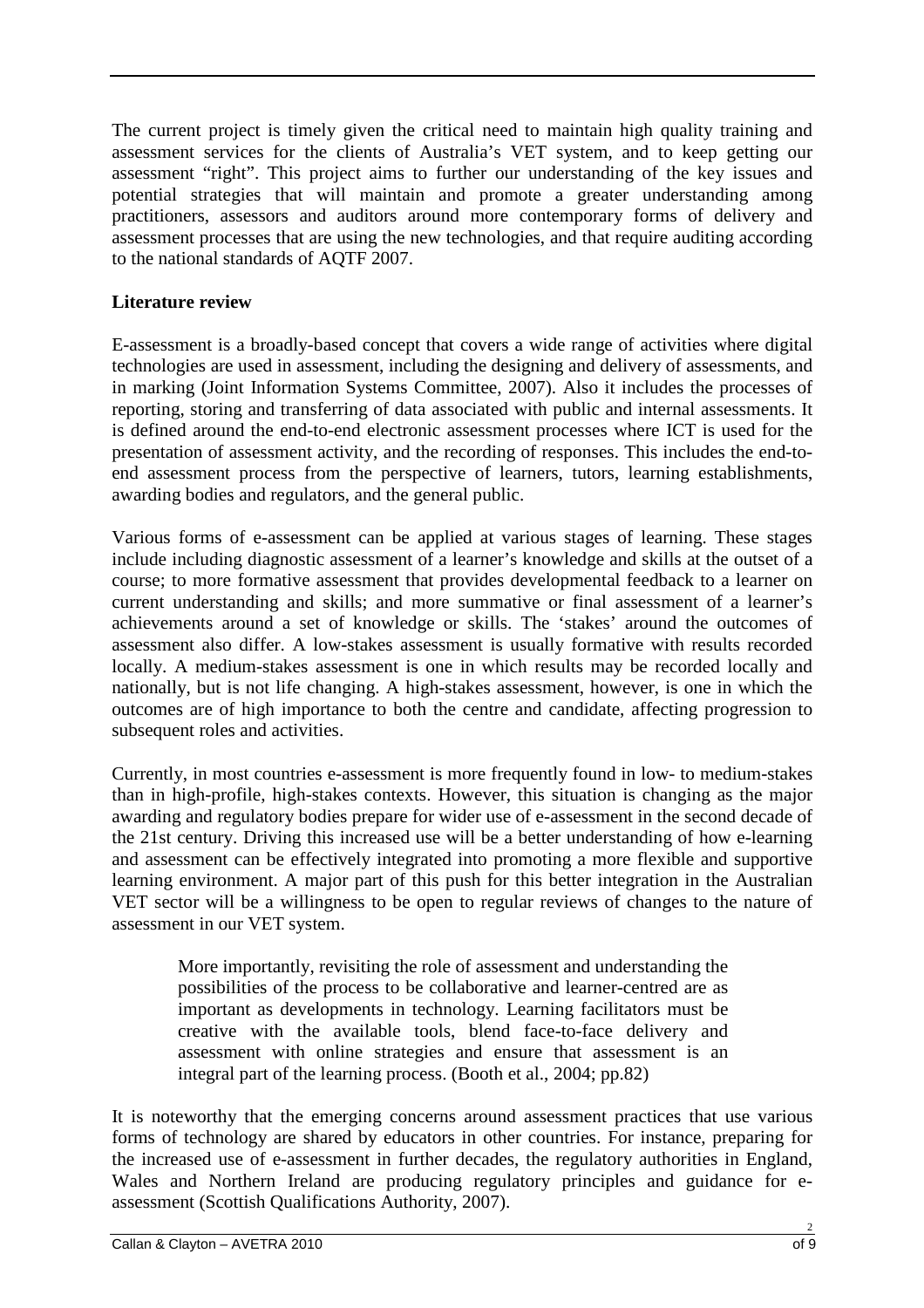The current use of e-assessments is judged to be uneven in these countries, although highly effective in many cases where it is used well. However, there are concerns around the appropriate forms of the regulations that will guide these new practices and procedures around e-assessment, authentication and the training and professional development needs of staff who will be involved more often in e-assessment.

The Formative Evaluation of the AQTF 2007 revealed strong support for the intent and outcomes-focused principles of AQTF 2007, and for a continued collaborative approach to its development and implementation (KPMG, 2007). The majority of RTOs were prepared for audit under the AQTF and reported positively on the use of relevant guidelines. There were challenges identified around variations in the implementation of auditing arrangements and difficulties in interpretation and therefore the implementation of AQTF 2007 guidelines. Importantly, the report recommended a sustained focus on promoting the auditing approach to sustain the momentum and to embed changes.

Also the Quality of Assessment Practices Stage 2 report recently completed by the NQC focused upon the quality of assessment practices within the Australian VET sector (National Quality Council, 2009). The report confirms that quality assessment enhances the learning process, as well as providing final confirmation of competency outcomes. However, this national audit identified important gaps in assessment support materials that need to be addressed to build assessor capability in the VET sector. In particular, the application of elearning and other delivery strategies has revealed new contexts and challenges for assessment in the VET sector that have yet to be fully responded to. As a result, there are gaps in assessor support materials around competency based assessment in these new online learning environments.

Also various reports by Australian Flexible Learning Framework have demonstrated this continued progress around various aspects of e-learning and its assessment in the VET sector. For example, levels of engagement with e-portfolios in the VET sector are increasing. More practitioners are recognising how the e-portfolio streamlines evidence and validation, while assessors can judge the authenticity of evidence when it is verified by appropriate Learning Management Systems. On the other hand, many RTOs still show a reluctance to embrace eportfolios, including concerns around developing overly large and difficult to use collections of evidence. Callan (2009) found similar concerns in his review of the barriers around the greater use of e-assessment in apprenticeships in the Australian VET system.

Indeed, Figgis and Guthrie (2009) have proposed that we need to investigate whether AQTF auditing is a major barrier to the use and growth of e-learning. More research would assist employers and training providers make better decisions about when and how to use elearning technologies in cost effective ways to maximise the flexibility of training for industries and to empower learners. In particular, Figgis and Guthrie recommended more research into evidence of the tensions and perceived divide between practitioners, assessors and auditors.

"There is a perception, mentioned particularly in the 'feedback round' of the consultation, that some of those currently conducting AQTF auditing are suspicious of – or unsympathetic to – e-learning evidence. It is not clear whether the perception is justified. If it is, the problem must be addressed, and as a priority. Such work might be conducted in collaboration with the National Quality Council, and with joint funding.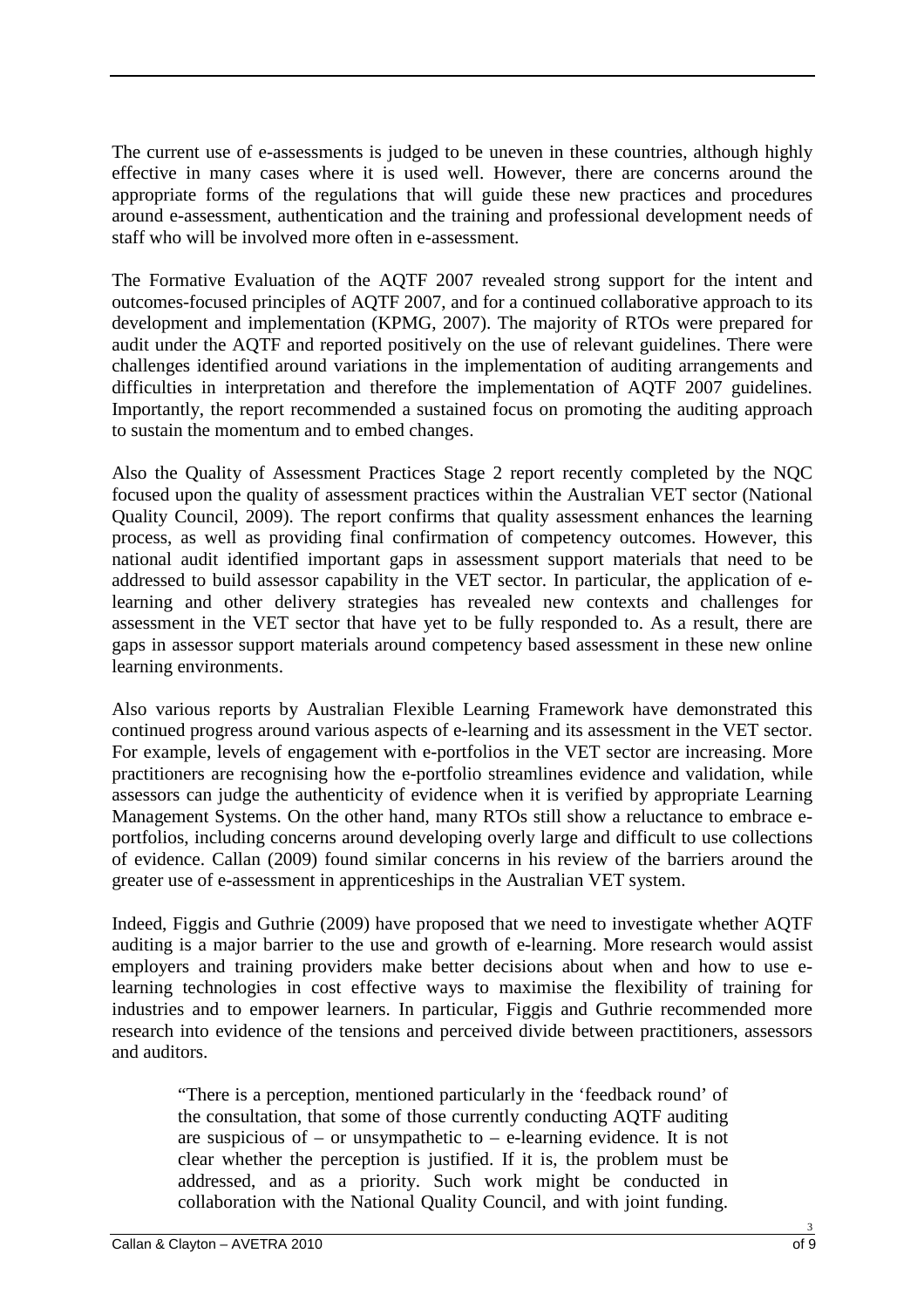So it is important that research be undertaken to identify what the issues actually are, the extent and consequences of the problem (real or perceived). It might be as simple a research project, in the first instance, as convening insightful and knowledgeable focus groups of auditors and RTOs – separately, then together – to nail down the problem and have the players themselves explore ways it might be resolved." pp.21

However, as they note it is not clear whether this perception is justified. The current research attempts to identify the key issues, to determine their causes and consequences, and most importantly, to determine how these issues around e-learning, e-learning generated evidence and e-assessment might be resolved as part of the continued evolution of AQTF 2007.

## **Research Method**

#### *Sample*

A total sample of 42 practitioners, auditors and others were either interviewed or consulted through small group discussions. Each semi-structured interview was approximately one hour in length, with follow up interviews in some cases. All interviews were completed by the first author. Respondents were from throughout Australia, while practitioners worked in both public and private RTOs. Auditors included those based in Government departments as well as those operating as private consultants. However, the size and nature of the sample means that it is not representative, but the sample provides an opportunity to investigate key issues that might be investigated with a larger more representative sample in the future.

#### *Interview questions*

The interview questions examined the following: respondent's background and experience; their current role; the primary forms of e-assessment that they are dealing with as auditors or practitioners; the implications for AQTF 2007; the key strengths they identify around each of these forms of e-assessment; the key shortcomings they identify around each of these forms of e-assessment; solutions they see at work or propose in the future; examples of good practice around e-assessment and the auditing function that they can nominate and the reasons for this nomination.

## **Key findings from the interviews**

#### **Formative and summative assessment**

Practitioners and auditors believed that e-assessment was finding its place in the VET sector mostly as a form of diagnostic and formative assessment. The primary use of e-assessment for summative assessment was rare. There was little support from practitioners or auditors for the use of e-assessment as the primary form of evidence to support the signing-off of a formal qualification or certification of a skill. However, practitioners and auditors envisaged considerable growth in the future around the incorporation of various forms of eexaminations, short e-quizzes during training, and multiple choice questionnaires to test knowledge. In contrast, interviewees did not expect to see any major growth around the application of e-assessment around complex high stakes skills.

## **Maintaining quality standards**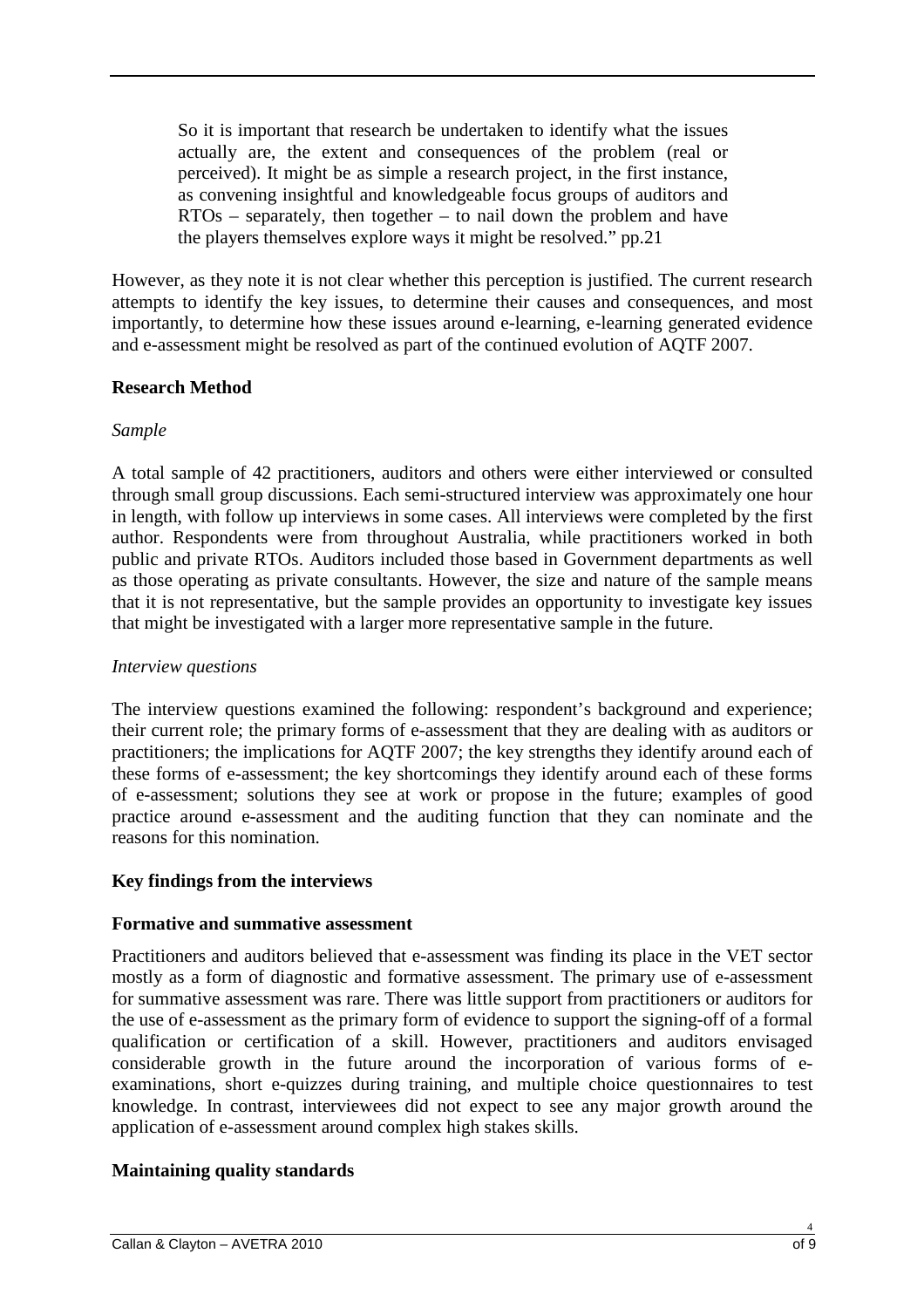According to auditors, the majority of audits confirmed that quality assessment practices were occurring. They provided examples where the standards were applied as rigorously or even more rigorously to e-learning and e-assessment, as for traditional training and assessment. According to our expert practitioners, some issues around the quality of eassessment can be linked to assumptions by some teachers that everything to do with eassessments is located online. As a result, teachers do not prepare a study guide, a unit assessment plan or the assessment marking criteria. Also practitioners and auditors reported a "set and forget" attitude around some forms of e-assessment.

#### **Maintaining confidence in assessment**

Respondents were positive about the operation of AQTF 2007. The outcomes-focused approach being adopted in the AQTF was well understood, while practitioners believed that the principles of continuous improvement were applied by internal and external auditors. However, practitioners and auditors were still coming to grips with the newer and more varied forms of assessment. Today there is a larger range of assessment strategies, processes and instruments than in the past and more complexity in the evidence being captured by these new forms of assessment. Even highly skilled practitioners were having their professional judgements around e-assessment challenged in audits.

At present, tensions do exist between practitioners and auditors around various forms of eassessment. These tensions are around maintaining the reliability and validity of assessment, while also achieving flexibility and cost efficiencies. A central factor is maintaining confidence in the assessment system. Some practitioners and their institutions are confused around the expectations and decisions of auditors around e-assessment. However, auditors believed that they were very consistent in the messages they gave in their meetings with practitioners.

## **Audit experiences**

Auditors reported that the forms of e-assessment currently being audited were not large. The dominant e-assessment methods being audited included on line tests to assess knowledge, and the use of blogs and wikis to promote reflection and self-assessment. The use of e-portfolios was on the increase. Auditors responded that their position in any audit is not to hold any preconceptions about the form that evidence may take. Regardless of the evidence gathering methods used, auditors reported that they want to see evidence that the training and assessment is meeting clients' needs, the principles of assessment and rules of evidence, and the assessment is aligned to AQF level. They want to be able to confirm dimensions of competency, employability skills and transferability. This message was a very consistent one in the auditor interviews.

Some auditors highlighted how the demands upon their time possibly encouraged decisions around the validity of assessment and e-assessment to fall on the side of caution. Many auditors believed that they were "naturally suspicious people", and what they had seen around the poor use of e-assessment around authenticity supported their inclination to be cynical and suspicious. Others noted that despite considerable opportunities for professional development, many auditors were "still wedded to tradition and paper evidence more than we should be". Current auditor training did not provide wide exposure to e-learning or eassessment systems.

## **Issues around validity**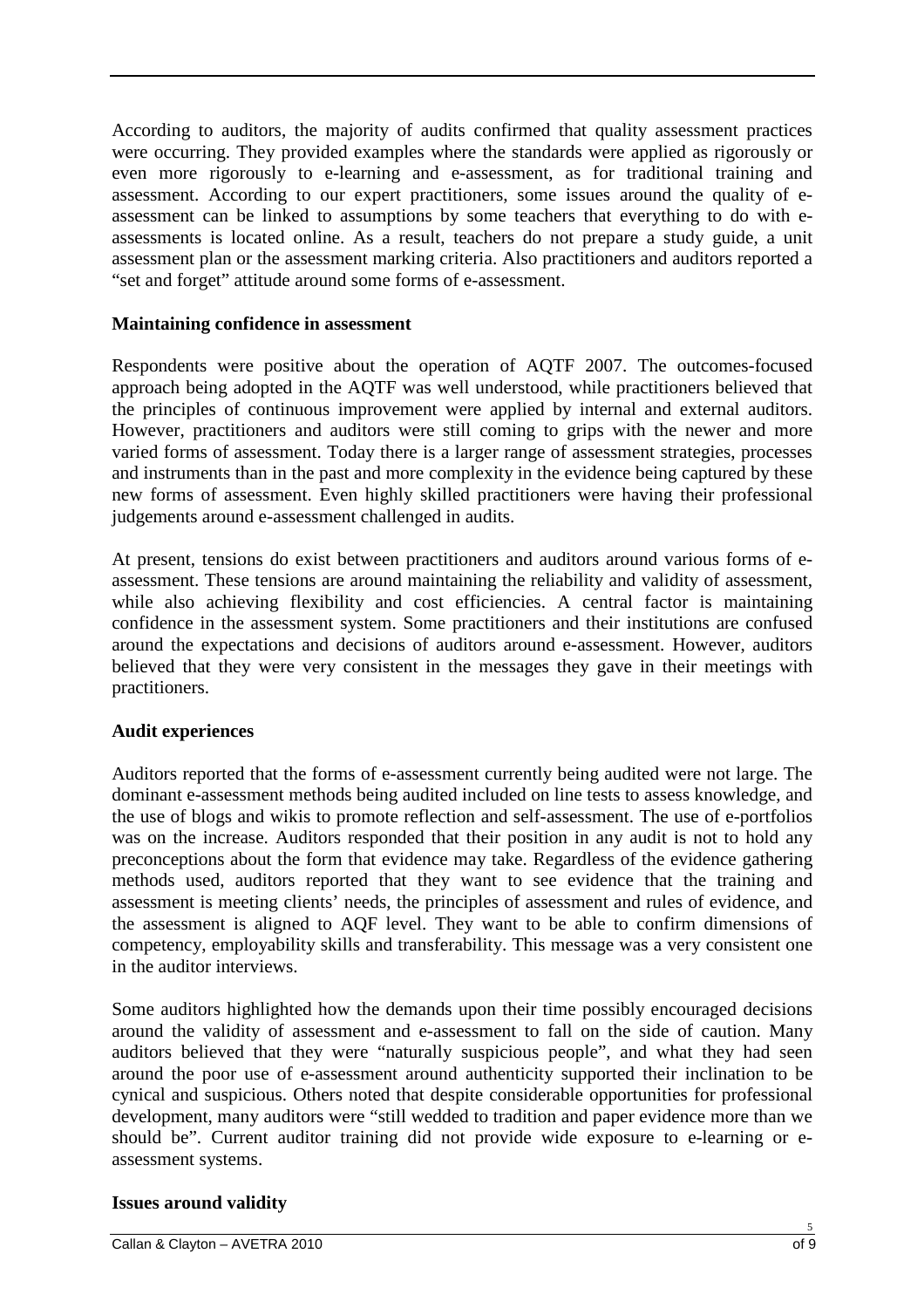Validity was a major concern for auditors. They were seeing poor assessment practices at work. E-assessments were not validly assessing the skills being tested and the assessment did not always address the intended learning outcomes. Some e-assessment had been introduced without establishing learner needs and completing training needs analysis. Auditors emphasised the need for more use of multiple assessments, independent validation from subject matter experts, and possibly mandatory interviews at the need of the learning and prior to judgements about competency. Auditors also wanted to see better practices around evidence gathering through multiple sources such as observations, testimonials and workbased assignments to support the validity of the on-line assessments.

## **Issues around authentication**

Audits revealed issues around delivery that included poor security, unreliable infrastructure that impacted upon the user in completing on-line assessment, and accessibility and ease of use. On the other hand, practitioners mentioned more trials around technological solutions to deal with many of the challenges to authenticity. It was widely accepted by those interviewed that the right technology can enhance the security of e-assessments. However, the position shared by practitioners and auditors was that high quality and supportive relationships between teachers, their on-line learners, and with employers were also critical to managing issues around authenticity.

## **The on-line quiz**

The predominant example of e-assessment is the on-line quiz. Practitioner users of quizzes cited advantages around the preparation and marking; assessing learner knowledge quickly; and providing more regular feedback. However, disadvantages included poorly constructed on line tests with limited validity and reliability. It was reported by practitioners and auditors that some teachers have little or no understanding of how to design valid and fair on-line quizzes, especially underestimating the skills and effort needed to write e-assessments. At worst on-line tests and short quizzes were described, by a number of auditors and practitioners, as "cheap options"; and "ill-thought out efforts by the provider to make money quickly or to save money".

#### **Assessment support materials**

Respondents recognised gaps in assessor support materials around competency-based assessment in these new online learning environments. A major concern was the plethora of poor quality e-assessments tools being used on-line, on intranets and in blended learning. Both practitioners and auditors noted that due to inexperience some teachers are failing to identify these poor quality tools. More practitioners were becoming aware of the potential for toolboxes around e-assessment, especially as toolboxes do involve projects that can be completed on-line.

#### **The use of e-portfolios**

Practitioners and auditors reported growth in the use of e-portfolios in training organisations. Practitioners noted that e-portfolios can streamline evidence and validation, while the authenticity of evidence can be verified by appropriate learning management systems/strategies. Some auditors, however, had concerns about e-portfolios as audits had raised serious questions around the authenticity of evidence gathered by learners and the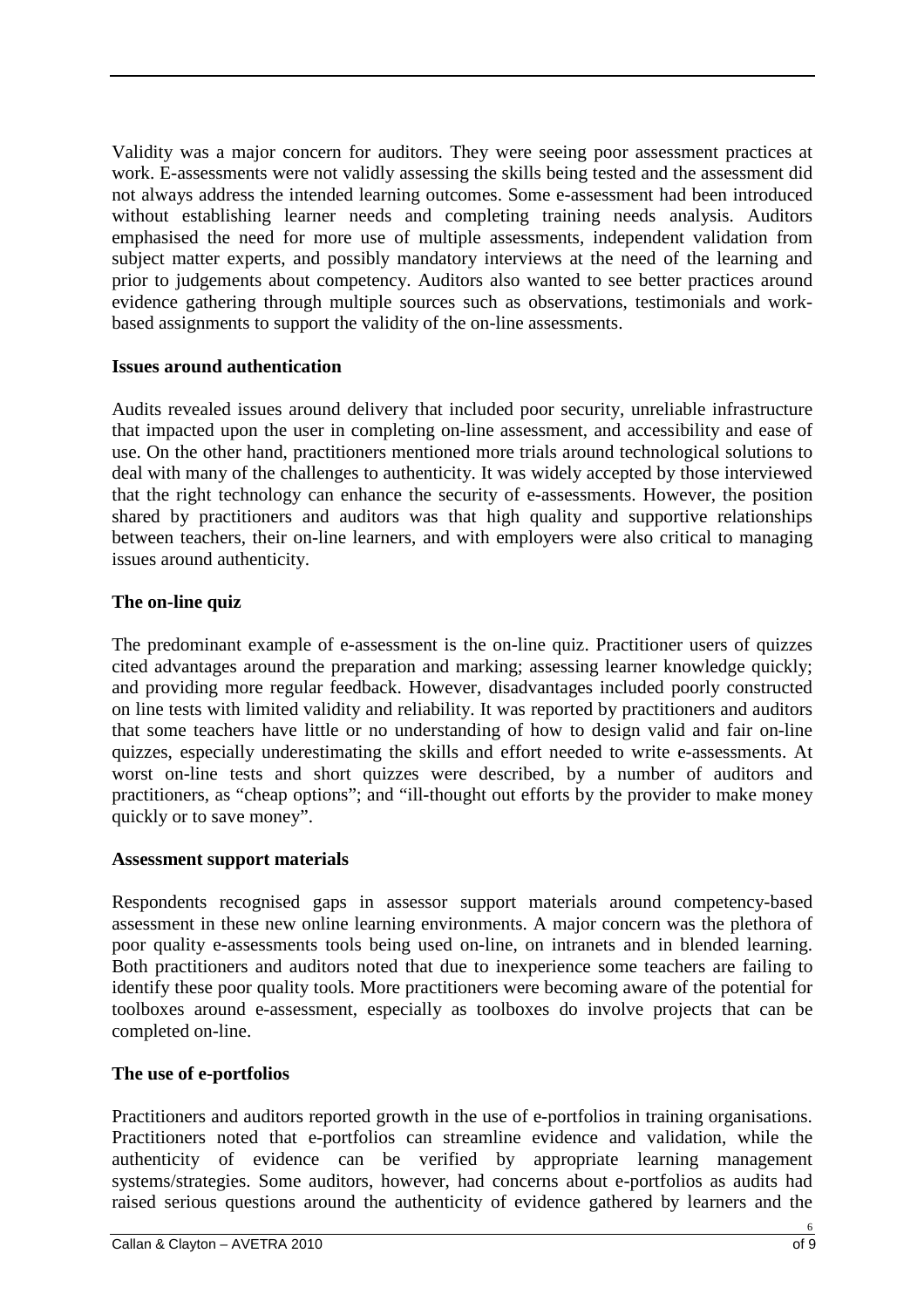validity of the assessment tasks given for units of competency. Practitioners also reported a reluctance to adopt e-portfolios due to the lack of guidelines and good examples around structuring suitable pieces of assessment.

## **Auditor consistency and training**

Practitioners appreciated the cross-jurisdictional experience that some auditors now brought to the audit. Such experiences helped both practitioners and auditors become more confident in recognising good practice around assessment and e-assessment. However, some training providers delivered training across multiple jurisdictions had experienced different audit outcomes for NARA and other audits.

A number of ideas were put forward by our expert auditors about how to promote better levels of consistency among auditors. One strategy is to allocate the task of training auditors to a third party with no direct interest in the outcome. To improve audits around new issues like e-assessment, there was some discussion about the need by auditors or auditing organisations to engage RTOs at an earlier stage than at present. Auditors were very up front about the need to continue to broaden their understanding of e-learning and e-assessment.

## **More well trained and informed practitioners**

Many practitioners and auditors proposed that the assessment knowledge and skills of VET practitioners must be enhanced. The current VET practitioner needs to be more able to:

- possess the technical skills to devise or create valid, reliable and authentic assessment and e-assessment
- demonstrate knowledge and understanding of assessment best practice
- understand and address issues relating to the use of e-assessment
- access e-tools or resources that are easy to use and cost effective
- access high quality continuing professional development courses that allows them to become familiar with the principles and best practice of e-assessment

## **The need for worked examples of e-assessment**

Practitioners and auditors agreed that a wide range of the traditional assessment tools can work effectively in the online environment. However, as with traditional approaches, assessment strategies need to be selected to fit the learner's abilities and experience, and to match the outcomes that need to be achieved. In addition, practitioners want access to better examples that illustrate the use of quality e-assessment. They require examples from both practitioners and auditors around e-assessment that meets the requirements of the relevant Training Package or course.

## **The need to formulate e-assessment guidelines**

As noted by numerous interviewees, the VET sector has not put enough thought into what the guidelines are for on-line delivery and assessment. Currently those working in the sector are confused. They are trying to make their processes appear to fit guidelines that are grounded in paper-based approaches to assessment. Most respondents talked of the need for a separate handbook or resource that was a collection of examples that address all assessment, and include examples in both traditional and e-assessment modes.

## **Next steps**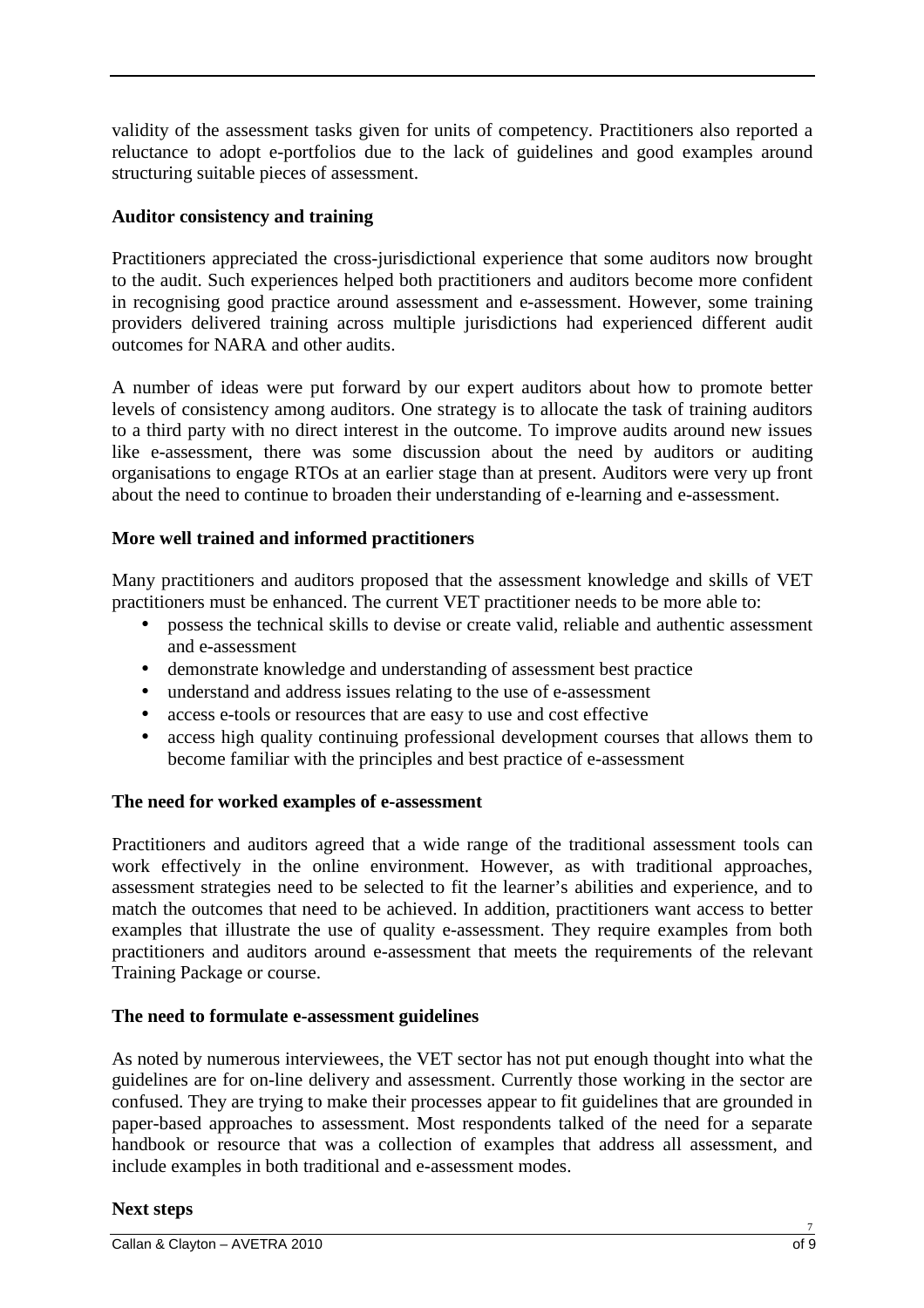There needs to be continued confidence around traditional assessment and in the new forms of assessment that will emerge. Significantly, those interviewed agreed that the time is right to pull together a shared understanding of the key issues. Importantly, this report also puts forward ideas that might promote a greater understanding by both auditors and practitioners of more specific actions around building confidence in e-assessment.

Following on from the findings from our interviews, we propose further discussion of the following ideas:

- 1. Preparation of guidelines for e-assessment in the VET sector titled *E-assessment: Guide to effective practice in the VET sector.*
- 2. Collation of examples of good practice around the use of a wide variety of eassessments.
- 3. The delivery of workshops that promote a broader discussion between practitioners, auditors and others of the key issues raised in this report.
- 4. Preparation of support materials around the design and delivery of on-line quizzes.
- 5. The development of units of competency in e-assessment that become part of any planned revisions to the current TAA.
- 6. An independent organisation for e-assessment that provides support for professionals in the field, collecting best practice guidelines and communicating the positive aspects of e-assessment.
- 7. Towards assisting in the preparation of the Guide and best practice examples, to complete a state-of-the-art review of techniques in e-assessment which should be considered for application in the VET sector.

## **Conclusion**

Online technologies will continue to play an increased role in the assessment and recognition of current competence. However, there are numerous issues that require further understanding, agreement and development. The recent *e-Assessment Guide* by the Scottish Qualifications Authority (2007) adopted the position that a single operational model of eassessment does not exist. Nor does it expect to see similar job roles and responsibilities within centres that offer e-assessment (i.e. colleges, workplaces, training centres, community education centres). Rather, quite different arrangements can exist around the management and delivery of e-assessment, including differences around the use of e-portfolios for assessment.

Advances in information and communication technology will continue to change the nature of how learning is designed and delivered in our VET environments. Online technologies will play an increased role in the assessment and recognition of learner competence. However, this evolution will not be without its tensions, misunderstandings and understandable differences of opinion among those passionate about maintaining a quality VET system.

## **References**

Booth, R., Clayton, B., Hartcher, R., Hungar, S., Hyde, P. & Wilson, P. (2004). The development of quality online assessment in vocational education and training: Volumes 1 and 2. Canberra: ANTA.